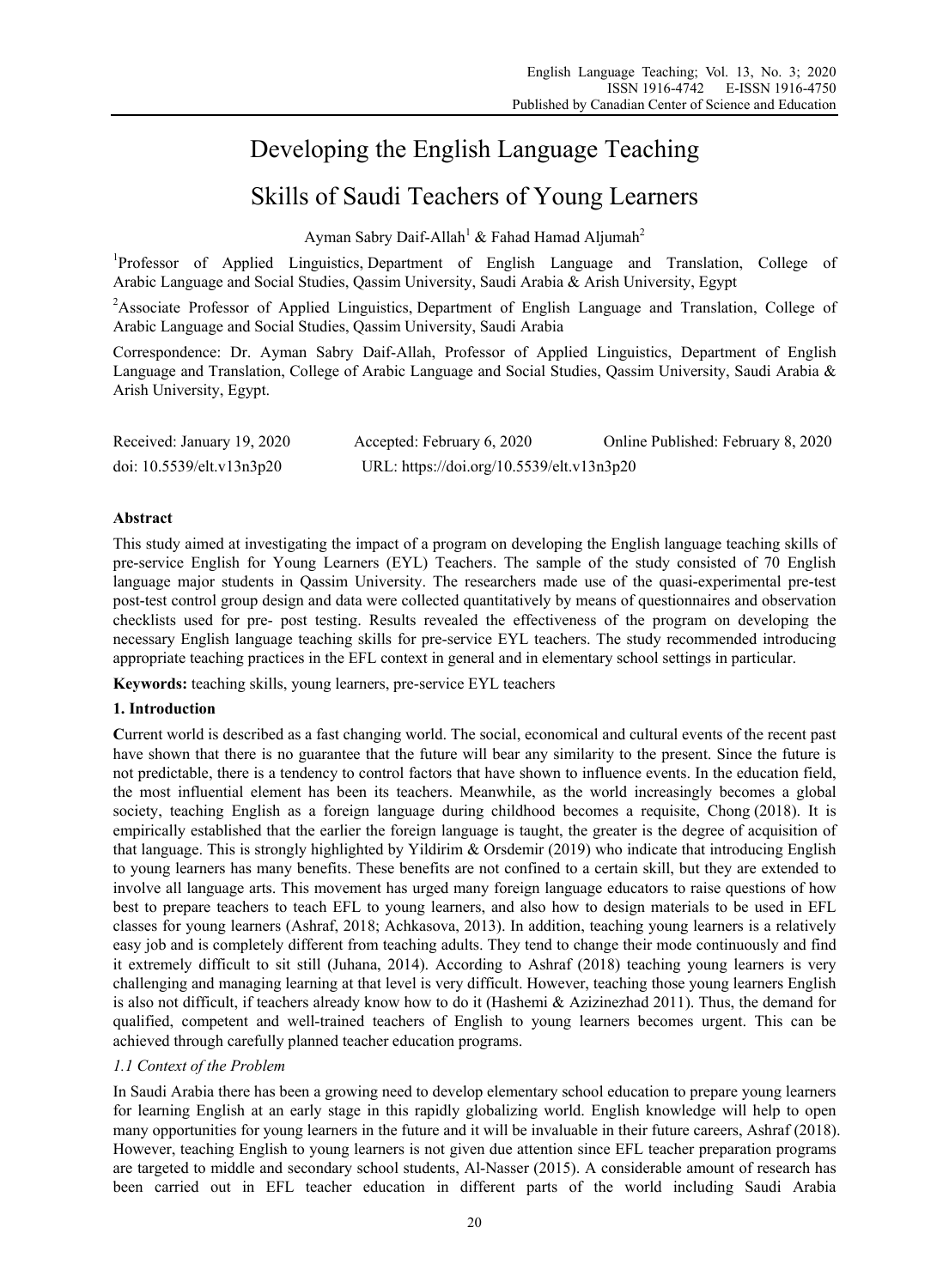(Yildirim& Orsdemir 2019; Chong 2018; Ashraf, 2018; Al-Nasser, 2015; Rahman, 2013; Achkasova, 2013). However, preparing student teachers to teach young learners English has not been given much attention. Teachers need to learn how to use appropriate techniques and teaching methods to be able to teach English to young learners, Juhana (2014). Hence, the purpose of this study is to develop the English language teaching skills of pre-service Saudi EFL teachers to be able to teach English to young learners at the elementary stage.

#### *1.2 Problem of the Study*

English language departments in Saudi Arabia prepare graduates to teach English to adolescents, but those graduates find themselves teaching young learners with no special training on how to teach them.

## *1.3 Research Questions*

*The present study sought answers to the following questions:* 

- 1. What are the English language teaching skills pre-service EFL teachers need to be able to teach English to young learners?
- 2. What are the features of a program to be developed to qualify those teachers to be able to teach young learners English?
- 3. What is the effectiveness of this program on developing the English language teaching skills of pre-service EFL teachers?

#### *1.4 Hypotheses of the Study*

#### *The study included two main hypotheses which are listed below:*

- 1. There are significant statistical differences between the mean scores of the experimental group in pre and post application of the observation checklist in favor of post-application due to the effectiveness of the proposed program on developing the English language teaching skills of pre-service EFL teachers.
- 2. There are significant statistical differences between the mean scores of the experimental group students and the control group students in the post application of the observation checklist in favor of the experimental group due to the effectiveness of the proposed program on developing the English language teaching skills of pre-service EFL teachers.

## *1.5 Objectives of the Study*

#### *This study aimed at:*

- 1. Developing the English language teaching skills of pre-service EFL teachers to be able to provide young learners in elementary stage with a basic knowledge of English.
- 2. Training pre-service EFL teachers to help young learners acquire, say, and understand basic English vocabulary, letters of the alphabet as well as a number of useful expressions. This should be based around songs, games, role-play, story telling, shared reading and activity-based communicative language learning.
- 3. Training pre-service EFL teachers to develop teaching materials that are suitable for use with large or small classes. These materials should match the interests of young learners to increase their motivation.

#### *1.6 Review of Literature*

In this digest, relevant theory and research are presented to provide a conceptual framework for the suggested program for developing the English language teaching skills of pre-service elementary teachers.

1.6.1 Teaching English as a Foreign Language to Young Learners in the Saudi Context

English is the main worldwide foreign language taught not only in Saudi Arabia, but also all over the world. It is now introduced to young learners in elementary school settings. The overall aim of teaching English in the elementary stage in Saudi Arabia is to " Familiarize pupils with the language, orally and in writing, in a stress –free and fun-loaded atmosphere to prepare them for demanding tasks in the subsequent stages" (Saudi Ministry of Education, 2015, p.190). To fulfill this aim, adequate instruction becomes inevitable. Therefore, teachers of English to young learners in the Saudi context are encouraged to use the communicative approach and the activity based approach. The integration between these two approaches lays the foundation for the activity based communicative language teaching. The adoption of the communicative language teaching in the Saudi context is regarded as "a radical development if not a major turning point in the history of TEFL in Saudi Arabia" (Badawood, 2016).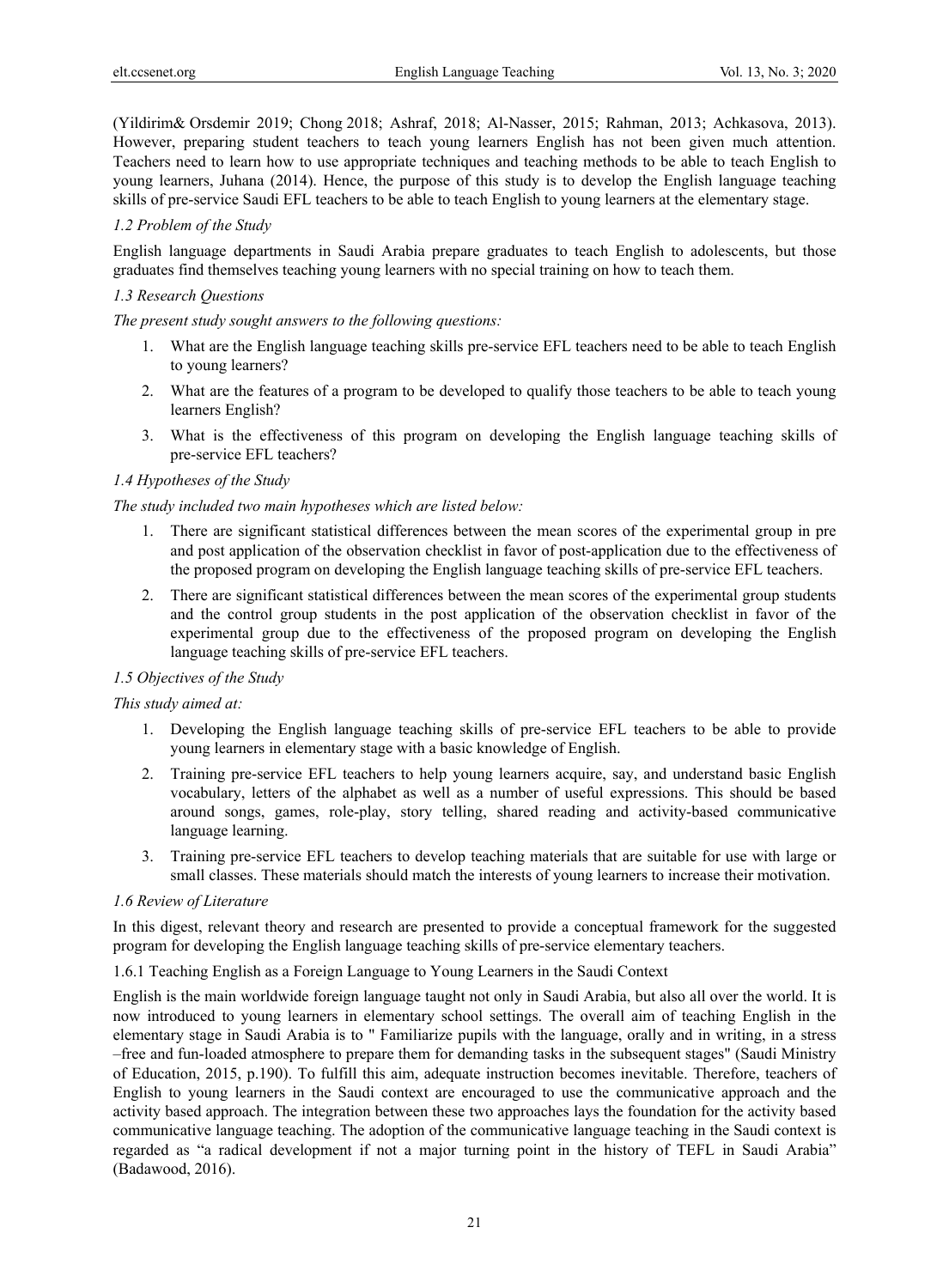## 1.6.2 Benefits and Principles of Young Learners' Early Language Learning

Nikolov & Djigunovic (2011) believe that "better language skills" and "favorable attitudes to other languages, people and cultures" are benefits of early language learning, if conditions such as trained teachers and small classes are in place. EFL learning at an early childhood is also perceived as an asset for the young learner who has innate ability to pick up the language in the same way as native language is acquired, (Pinter, 2017). Rahman (2013) points out, what matters more than the optimal age is the conditions under which young learner programs are offered. These include conditions outside the classroom (for example, the social, cultural, and economic value of the language) and inside the classroom. Read (2003) suggests that the teaching of English to young learners is undoubtedly meaningful if it is natural, contextualized, part of a real event, interesting and enjoyable, memorable and offered in a relaxed and warm learning atmosphere. Moreover, the teaching of English to young learners will be successful if the teacher of English has an adequate knowledge of the target language, aware of the relevant methodology of teaching English at this stage of education and enthusiastic about teaching young learners (Cao, 2019; Bui & Nguyen, 2016).

Recent research has identified a number of principles which best help in language learning and teaching. Foremost among these principles is that young learners learn through hands-on experiences and learn by doing (Achkasova, 2013, Brown, 2007). If this principle is extended to EFL settings, it would mean that young learners in language classes need to be active rather than passive. They also need to do meaningful learner-centered tasks in which they are engaged in language activities that can be practiced. Another principle about young learners learning is that young learners learn in social contexts. They need not only hands-on or direct experiences but also experiences on interacting with others, both peers and adults. They need to use the language with each other and with the teacher, (Gautam, 2015). Further, significant principle would be that the teacher should interact with young learners in English making use of what Krashen (1982) has termed *comprehension input*, that is using English which is related directly to activities in which young learners are engaged. A recent principle which is highlighted by modern cognitive psychologists is the utilization of cognitive and metacognitive strategies and automatic processing of cognitive tasks in learning the language. In short, effective learning situation should involve all these principles (Hashemi & Azizinezhad, 2011).

#### 1.6.3 Methods of Teaching EFL to Young Learners

There has been, and continues to be, much debate over the best way to teach EFL to young learners. The advocated methods are not always different from each other to yield results that clearly reveal the superiority of one method over another. This is simply because any given method is likely to work with some young learners than with others. Therefore, there is a consensus among educators that the most effective way of teaching language is the one which is based on young learners' needs and interests Juhana (2014). Foremost among the methods that the teacher can use to teach EFL to young learners is the following:

## *1- Communicative Language Teaching (CLT)*

This approach views teaching language as a means of communication using authentic and natural input (Larsen-Freeman, 1986). This approach includes *Suggestedopedia* (One of the notable contributions of this method is the use of posters) *and Total Physical Response* (TPR) (Using orders and actions to learn the language in a stress-free atmosphere), (Cameron, 2014).

## *2-The Activity-Based Approach*

According to Bui & Nguyen (2016) and Touba (2002), the activity–based approach gives young learners confidence and motivation. The main objective in the learning situation is the successful completion of the practical tasks in English where young learners are allowed to make mistakes without the fear of punishment or failure.

## *3- The Whole Language Approach*

In recent years there has been much talk about the whole language approach. The whole language approach is a learner-centered approach which stresses the integration of the four language skills to achieve communicative purposes, (Cao, 2019). This approach is suitable for teaching English to young learners, since it encourages co-operative and collaborative instruction, stresses that language learning occurs naturally, and focuses on learners' needs and interests. This approach comprises a number of methods which are suitable for teaching the foreign language to young learners, namely: Shared Reading (Shared Book- Experience), Reading Aloud, Guided Reading, Individualized Reading, and Modeled Writing.

As for the appropriate techniques to be used with young learners within the framework of the whole language approach, Newton & Trang (2017) identify them as follows: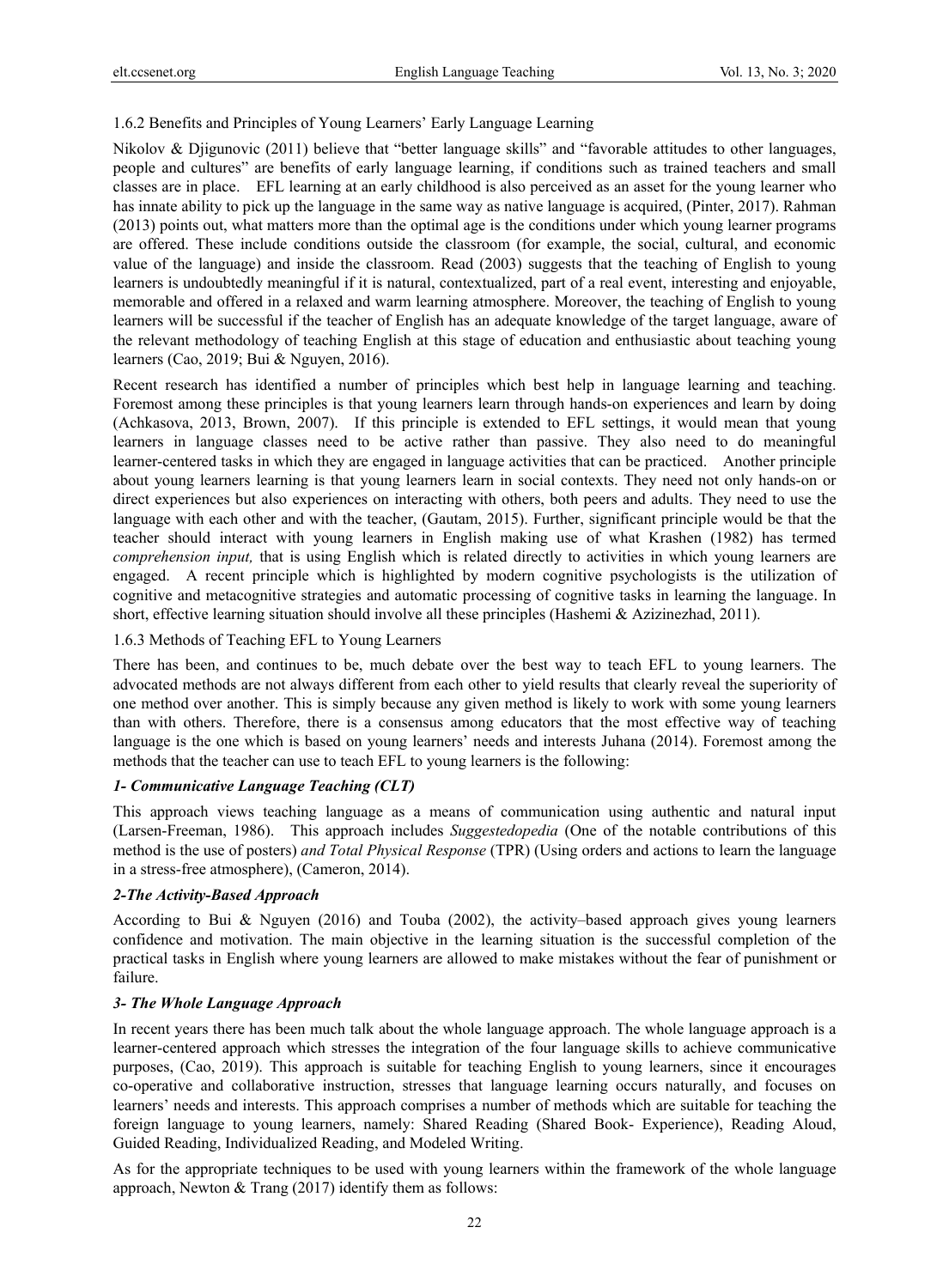- 1.Listening to literature: (including stories, rhymes and songs).
- 2. Dramatization :( Participating in drama based activities).
- 3. Puppet show: (linking visual arts with dramatization).

Thus, teaching English to young learners by means of one of the above-mentioned approaches and methods depends on how best the EFL teachers are prepared to use them to meet the young learners' needs and interests.

1.6.4 New Trends for EYL Teacher Education

It is widely documented that the most important factor in any young learner's education is the teacher. Effective EYL programs are needed to develop the teaching skills of teachers to help young learners learn English, (Jazuly & Indrayani, 2018; Copland & Garton, 2014). Therefore, educators need to adopt new ways and means to improve the status quo of English language teacher education through introducing EYL programs that are based on the growing body of research in this area (Chong, 2018; Jazuly & Indrayani, 2018; Juhana, 2014; Rogińska, 2013; Read, 2003), the following trends are provided:

1- Knowledge of the nature of language, as well as its linguistics, is a crucial component of the language teacher education. Chong (2018) highlights this issue suggesting a linguistic framework for EYL teachers' education comprising the nature of human language, the components of language, the process of language acquisition, language and culture, TEFL / TESOL methodologies, and language policy and planning in education.

2- Developing professional knowledge is the most recent orientation to supporting a skillful start to a teaching career. This can be achieved following two subsequent models of pedagogical frames and corresponding knowledge development:

- *Pre-Service-Model:* This stresses studying about practice / integrating knowledge, observing and trying out practice under simulated conditions, applying and transforming knowledge, applying and transforming knowledge, and integrating and generating knowledge.
- *In-Service-Model*: This includes observing and trying out practice under actual conditions, applying and transforming knowledge, applying and transforming knowledge, deliberating about practice, and integrating and generating knowledge, (Jazuly, 2018).

3- Knowledge needs to be integrated with practice in EYL teachers' education (Juhana, 2014; Rogińska, 2013).

4- Finally, there is an increasing tendency towards setting standards for EYL teachers' education (El- Naggar et al., 2003).

## **2. Method**

Based on the previous review of literature, the researchers introduced an EYL teacher program to develop the English language teaching skills of per-service EYL teachers. Thus, the present study set an attempt to confirm or disconfirm the hypothesis stating that the suggested program would develop the subjects' English language teaching skills.

## *2.1 Research Design*

The research design used in this study is the quasi-experimental pre-test control group design in which two intact groups of subjects are randomly assigned to experimental and control groups.

#### *2.2 Subjects*

Subjects of the study were 70 English language major students studying in the English Language and Translation Department in Qassim University. 35 students constituted the experimented group while the other 35 students represented the control group. To assure the equivalence between the two groups concerning the linguistic ability, STEP test was administered on both groups. Subjects were included or excluded in terms of percentage of proficiency at around 65% in that test.

#### *2.3 Instruments*

To achieve the objectives of the present study three instruments were developed:

2.3.1 English Language Teaching Knowledge and Skills Questionnaire:

The main aim of the questionnaire is to gather as much information needed for developing an EYL teachers program for improving their teaching skills. The questionnaire is a polytomous scale consisting of eight sections covering most of what pre-service EYL teachers need to be able to teach English to young learners. EFL specialists were invited to give their responses regarding the degree of importance they assign to each item in the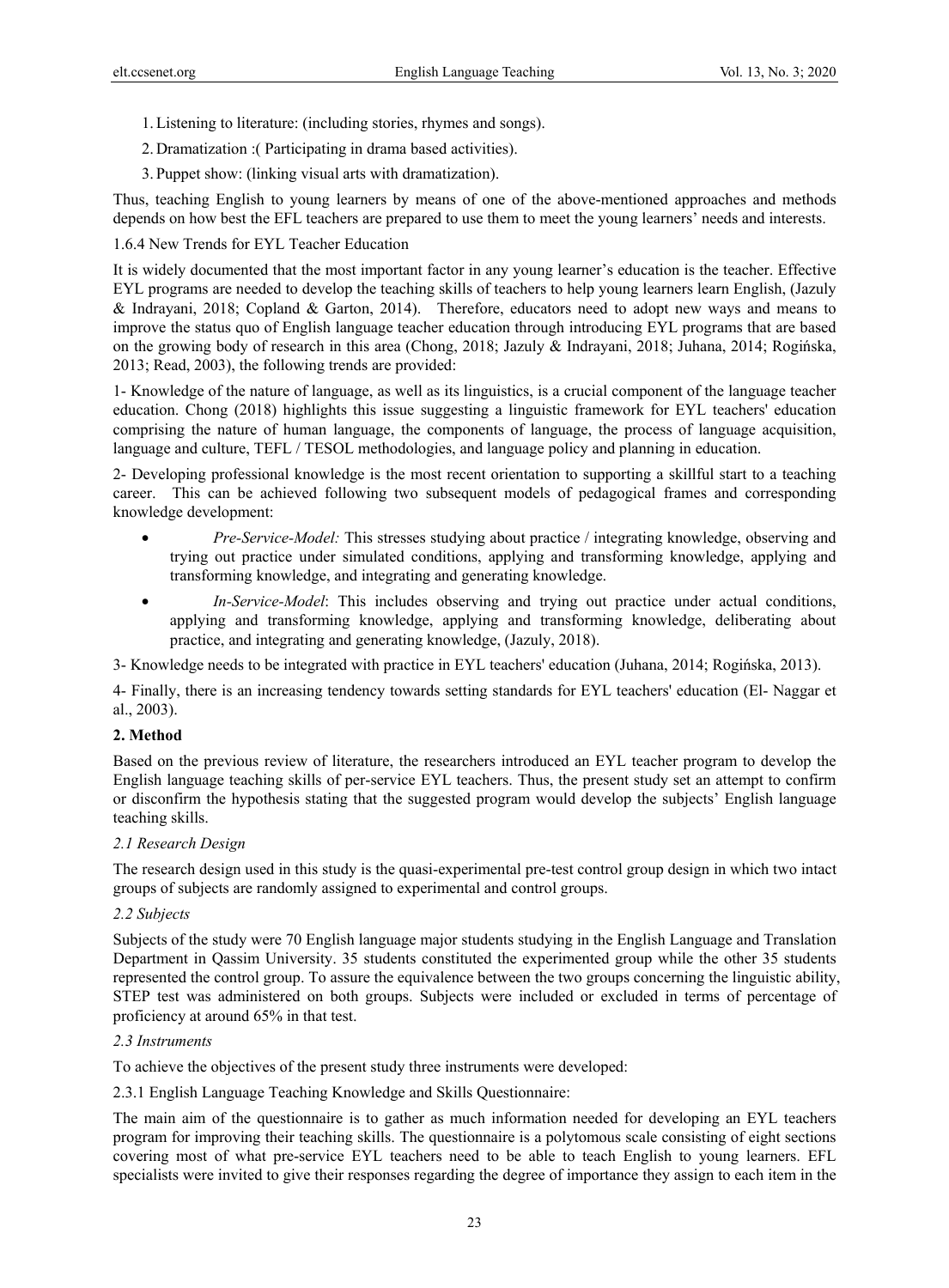questionnaire in order to identify the most important skills for the target sample. Cronbach's Alpha Coefficient was used to estimate internal consistency of items. Alpha reliability estimate for the questionnaire was 0.789 which is a reasonably high estimate with such kind of tools.

#### 2.3.2 The Pre-Post Observation Checklist

The purpose of the pre-post observation checklist is to measure to what extent the subjects master the required skills to teach English to young learners. The target language use (TLU) domain is defined as the required skills to teach English to young learners as identified by specialized panel. This checklist consisted of seven sections, each of which addressed a certain category of skills in a continuum of a Linker Scale (very well – satisfactory – not very well – badly - not applicable). These sections were:

- Lesson preparation.
- Presentation.
- Practice techniques.
- Use of teaching aids.
- Questioning techniques.
- Classroom management.
- **Assessment**

This observation checklist was used as:

- The pre- post assessment tool.
- The self-assessment tool.

Also, this tool was used by another rater in assessing performance through video recordings. Then inter-rater reliability was obtained by two raters working independently. Inter-rater reliability exceeded 89% on all measures.

## 2.3.3 The EYL Program

#### 1- Aim:

The primary aim of the program is to develop prospective EYL teachers' knowledge of methods and techniques of teaching English to young learners. It also aims to provide them with opportunities to practice teaching English to young learners either in small groups or in micro teaching sessions before being officially involved in teaching. Also, it aims to train the EYL teachers to choose, adapt and develop teaching materials.

#### 2- Methods:

The teaching strategies used in this program are based on the communicative approach to language teaching which focuses on involving pairs, and small groups of learners in authentic teaching situations and in problem salving activities. Video-based instruction and co-operative learning techniques were also used through out the program where students worked together in developing audio-visual materials specially the big books used for shared reading. Dramatizations, role–play, peer and group coaching were also practiced.

## 3- Content:

The program consists of ten units derived and adapted from different sources (Cao, 2019; Habibi & Sofwan2015; Achkasova, 2013; Ara, 2009; Wahdan, 2003; Daif-Allah, 2002). Each unit deals with a specific aspect of teaching methodology and classroom practice. A theme based approach is used for the task content of each unit. The units included stories, rhymes, songs, and practical tasks. The units also provide participants with a wide variety of activity based approaches to teaching English to young learners as authentic practice to these activities. These activities include: choral drills, role play TPR (Total Physical Response), mime and gestures, storytelling, listen and draw, shared reading, chants and rhymes.

The program units covered a variety of areas related to the teaching of English to young learners as well as adapting and developing audio visual materials and other teaching aids. The titles of the units are:

*Unit 1:* Needs of young learners in a learning situation.

*Unit 2:* Approaches to the teaching of English to young learners.

*Unit 3:* Integrating EFL methodology to the teaching of English to young learners.

*Unit 4:* Preparing and writing lesson plans.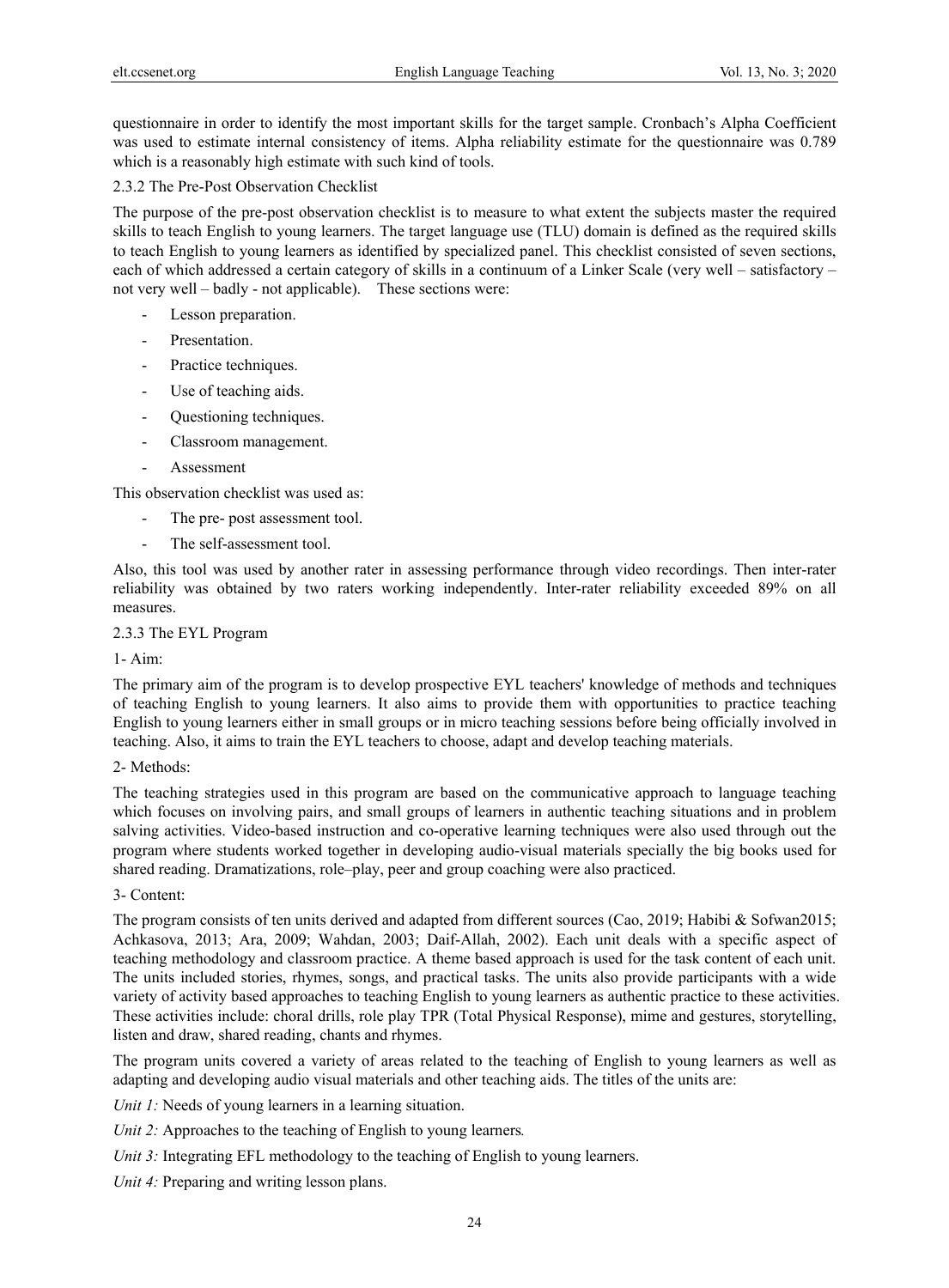*Unit 5:* Classroom management.

*Unit 6:* Ways to keep young learners interested.

*Unit 7:* Games, songs, storytelling and games for young learners.

*Unit 8:* Audio-visual and other teaching aids.

*Unit 9:* Shared reading activities.

*Unit 10:* Questioning and assessment of young learners.

#### **3. The Treatment**

In the present study, the researchers made use of the quasi-experimental research design. The observation checklist was used as the pre-and post assessment tool. Then, the suggested program was used to develop the EYL teachers' teaching skills. The researchers taught the program collaboratively in 10 sessions, two hours each. After the administration of the EYL program, the observation checklist was used in order to evaluate the effectiveness of the program on developing the English language teaching skills for the target subjects during their micro-teaching and teaching-practice sessions.

#### **4. Results and Discussion**

The data obtained from the research instruments were processed and summarized using descriptive and inferential statistics.

The data gathered were tabulated and analyzed statistically using frequency of responses, percentage and weighted percentage. The following table (1) shows the weighted percentage for each skill.

Table 1. The Weighted percentage for the teaching skills

|    |                                                                                               | VI             | $\overline{I}$ | U              | Weighted<br>Percentage |
|----|-----------------------------------------------------------------------------------------------|----------------|----------------|----------------|------------------------|
|    | Items                                                                                         | $\mathfrak{Z}$ | $\overline{2}$ | $\mathcal{I}$  |                        |
|    | Section One: Knowledge of the Needs of Young Learners                                         |                |                |                |                        |
| 1. | Develop awareness of the needs of young learners in a<br>foreign language learning situation. | 20%            | 80%            |                | 2.1                    |
| 2. | Develop awareness of the value of young learners'<br>centered activities.                     | 13%            | 77%            | 10%            | 2.03                   |
| 3. | Develop knowledge of integrating EFL methods to<br>the teaching of young learners.            | 75%            | 25%            |                | 2.57                   |
| 4. | Learn about approaches of teaching English to<br>young learners.                              | 90%            | 10%            |                | 2.9                    |
| 5. | Understand ways of keeping young learners interested.                                         | 10%            | 90%            |                | 2.1                    |
| 6. | Learn how to enliven dull course books.                                                       |                | 20%            | 80%            | 1.2                    |
| 7. | Learn about games, songs, and role-play activities<br>suitable for young learners             | 95%            | 5%             |                | 2.98                   |
| 8. | Learn about how young learners acquire the language.                                          | 20%            | 60%            | 20%            | 2.00                   |
|    | <b>Section Two: Lesson Preparation:</b>                                                       |                |                |                |                        |
| 9. | Develop the skills of lesson preparation in terms of:                                         |                |                |                |                        |
|    | Writing clear instructional Objectives.                                                       | 70%            | 30%            |                | 2.7                    |
|    | Describing activities clearly.<br>$\bullet$                                                   | 30%            | 70%            |                | 2.3                    |
|    | Choosing appropriate methods and techniques for<br>each activity.                             | 80%            | 20%            |                | 2.8                    |
|    | Choosing suitable teaching aids.                                                              | 79%            | 21%            | $\blacksquare$ | 2.79                   |
|    | Describing appropriate ways of assessing young<br>learners.                                   | 35%            | 65%            | 5%             | 2.35                   |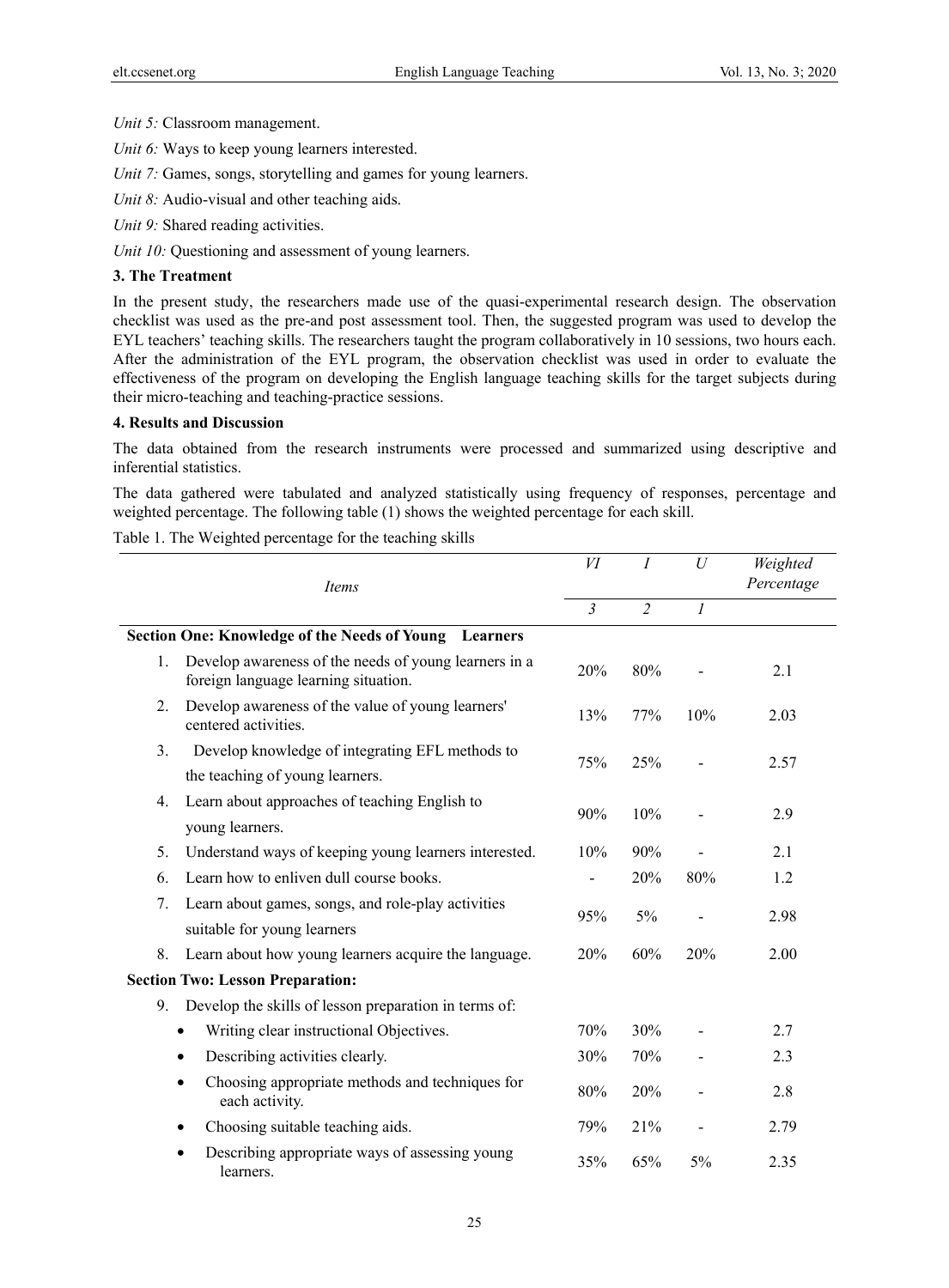| Manipulating time appropriately among the different<br>$\bullet$<br>activities.                                  | 70% | 30% |     | 2.7  |
|------------------------------------------------------------------------------------------------------------------|-----|-----|-----|------|
| <b>Section Three: Presentation</b>                                                                               |     |     |     |      |
| 10. Develop the skills of presenting a lesson in terms of:                                                       |     |     |     |      |
| Using suitable warming up activities.<br>$\bullet$                                                               | 40% | 55% | 5%  | 2.35 |
| Using various and suitable techniques for presenting<br>$\bullet$<br>new vocabulary.                             | 80% | 20% |     | 2.8  |
| Using suitable techniques to tackle the reading text.<br>٠                                                       | 50% | 50% |     | 2.5  |
| Providing sufficient opportunities for suitable<br>٠<br>integration of the four language skills.                 | 30% | 60% | 10% | 2.2  |
| Use mine and gestures for presenting new<br>$\bullet$                                                            |     |     |     |      |
| vocabulary and structure<br>٠                                                                                    | 20% | 78% | 2%  | 2.18 |
| Use TPR as a language presentation technique                                                                     | 35% | 65% |     | 2.35 |
| <b>Section Four: Practice Techniques:</b>                                                                        |     |     |     |      |
| 11. Use choral drills.                                                                                           | 20% | 76% | 4%  | 2.16 |
| 12. Use "look and say" technique for language<br>consolidation.                                                  |     | 20% | 80% | 1.2  |
| Use matching games for developing vocabulary<br>13.<br>acquisition                                               | 68% | 32% |     | 2.68 |
| 14. Use role-plays activities.                                                                                   | 80% | 20% |     | 2.8  |
| 15. Use matching games for developing vocabulary<br>acquisition.                                                 | 45% | 55% |     | 2.45 |
| 16. Use mine and gestures for presenting new                                                                     |     |     |     |      |
| vocabulary and structure                                                                                         | 26% | 74% |     | 2.26 |
| 17. Use picture books, shared reading for enhancing<br>reading abilities.                                        | 80% | 20% |     | 2.8  |
| 18. Use story mapping and story mapping and storytelling<br>techniques for enriching young learners' vocabulary. | 20% | 78% | 2%  | 2.18 |
| Section Five : Development and Use of Teaching Aids:                                                             |     |     |     |      |
| 19. Understand the value of using teaching aids                                                                  | 20% | 80% |     | 2.1  |
| 20. Develop awareness of the criteria of good teaching aids.                                                     | 89% | 11% |     | 2.89 |
| 21. Select and use appropriate aids.                                                                             | 80% | 20% |     | 2.8  |
| 22. Design and develop aids.                                                                                     | 30% | 61% | 9%  | 2.21 |
| Section six: Techniques of classroom management:                                                                 |     |     |     |      |
| 23. Manage the class effectively in terms of:                                                                    |     |     |     |      |
| Establishing a pleasant atmosphere.<br>$\bullet$                                                                 | 88% | 12% |     | 2.88 |
| Giving clear instructions.<br>٠                                                                                  | 25% | 75% |     | 2.25 |
| Using English most of the time.<br>٠                                                                             | 20% | 60% | 20% | 2.00 |
| Using non-verbal cues to maintain discipline.                                                                    | 70% | 30% |     | 2.7  |
| Motivating and encouraging young learners to<br>participate in class.                                            | 70% | 30% |     | 2.7  |
| Reinforcing young learners' responses.<br>٠                                                                      | 34% | 66% |     | 2.38 |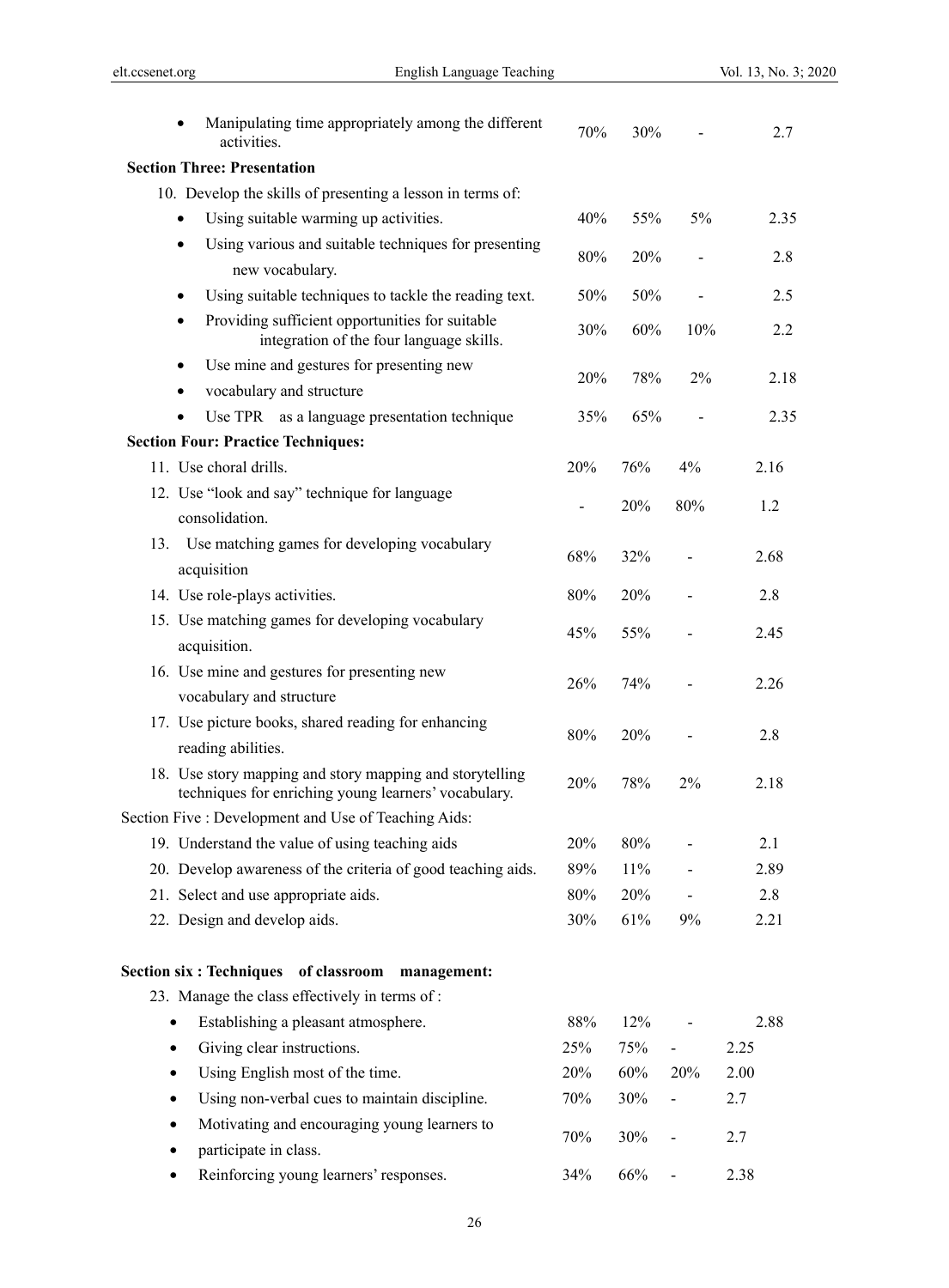| Managing the time.                                                                                                   | 58% | 42%   |                | 2.58 |
|----------------------------------------------------------------------------------------------------------------------|-----|-------|----------------|------|
| Dealing with discipline problems in an appropriate<br>manner.                                                        | 95% | $5\%$ | $\blacksquare$ | 2.95 |
| Paying attention or considering the balance between<br>teacher-student and student-student<br>interactions patterns. | 40% | 60%   | $\overline{a}$ | 24   |
| <b>Section Seven: Questioning:</b>                                                                                   |     |       |                |      |
| 24. Present clear questions.                                                                                         | 77% | 23%   |                | 2.77 |
| 25. The questions asked are suitable for the young learners<br>level.                                                | 20% | 80%   |                | 2.1  |
| 26. Rephrase his /her questions.                                                                                     | 23% | 77%   |                | 2.23 |
| 27. The questions asked are instructional rather than<br>judgmental.                                                 | 40% | 60%   |                | 2.4  |
| 28. Choose the right child and the right time for asking<br>questions.                                               | 20% | 78%   | $2\%$          | 2.18 |
| <b>Section Eight: Assessment:</b>                                                                                    |     |       |                |      |
| 29. Assess how well learning objectives                                                                              |     |       |                |      |
| have been achieved through different tasks.                                                                          | 70% | 30%   |                | 2.7  |
| 30. Use formative evaluation techniques.                                                                             | 35% | 65%   |                | 2.35 |
| 31. Use summative evaluation techniques at the end of the<br>class.                                                  | 42% | 58%   |                | 2.42 |

Accordingly, the cut-score point in the questionnaire was (2.00). Thus, all the skills with weight percentage higher than the criterion were regarded as the greatly required skills for the target group, and consequently became the focus the suggested program.

In order to investigate the differences between the scores of the two research groups in the pre-post testing of the observation checklist, the researchers made use of "T Independent Samples Test" to differentiate between the results of the two groups in the pre-post application of the observation checklist. These results are discussed and interpreted in relation to the research hypotheses.

Concerning the first research hypothesis which states: *there are significant statistical differences between the mean scores of the experimental group in per and post application of the observation checklist in favor of post application*, the following table (2) shows the statistical differences between the mean score of the experimental group in per and post- application of the observation checklist:

| Table 2. Mean and (T) value of the experimental group scores in the pre - post testing |  |  |  |
|----------------------------------------------------------------------------------------|--|--|--|
|                                                                                        |  |  |  |

| Administration | N  | Mean |      | Paired<br>differences |       | df   | Tabulated<br>(t) | Sig.<br>$(2-tailed)$ |
|----------------|----|------|------|-----------------------|-------|------|------------------|----------------------|
| Pre            | 35 | 20.2 |      | 4397.2                |       |      |                  |                      |
| Post           |    | 66.8 | 46.6 |                       | 48.84 | - 34 | 2.75             | 0.01                 |

As displayed in the table above, there are significant statistical differences between the mean scores of the experimental group in pre and post testing in favor of post-testing. Obviously, calculated 't' (48.84) is bigger than tabulated 't'  $(2.75)^2$  at the degree of freedom (69) and this is significant at 0.01 level. This proves the validity of the first research hypothesis. These results indicate that the subjects in the experimental group demonstrated improved performances in the English language teaching skills after participating in the proposed program. These results are in line with Cao (2019) and Gautam (2015) who indicated that the most important factor in the pre-service process of teacher education is the pedagogy chosen by teacher educators. In addition, they match with the findings of Juhana' (2014) and Butler (2007) who concluded that it is not too late to prepare and improve the teaching skills of EYL teachers to teach English to young learners through a carefully planned program.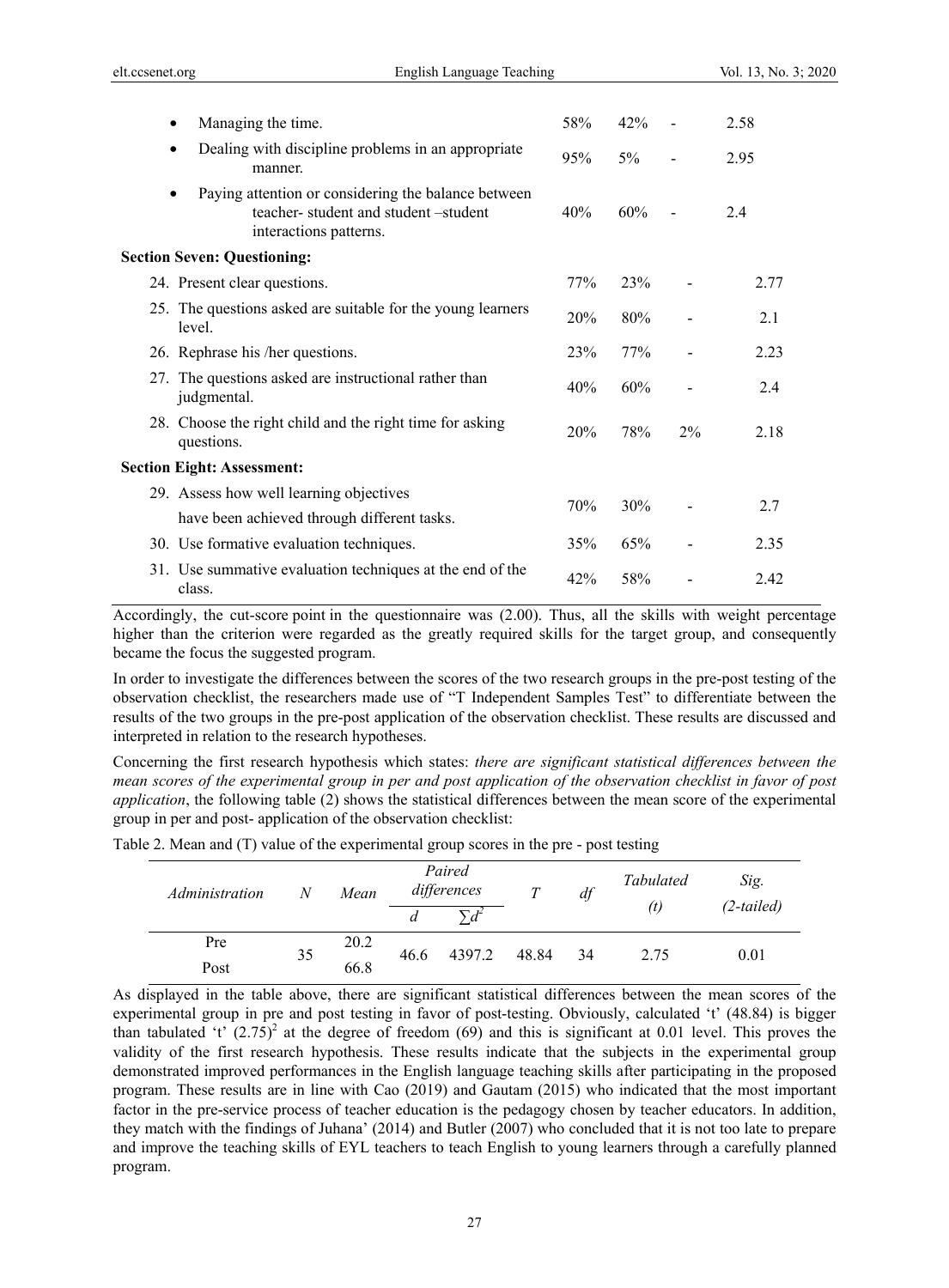Regarding the second hypothesis stating: *there are significant statistical differences between the mean scores of the experimental group and the control group students in the post application of the observation checklist in favor of post application*, the significance of the differences between the scores was computed as shown in the following table (3):

Table 3. Mean, Std. deviation, and (T) value of the scores of both the experimental group and control group in post testing.

| Group        |    | Mean | Std.<br>Deviation |       | df | Tabulated<br>(t) | Sig.<br>$(2-tailed)$ |
|--------------|----|------|-------------------|-------|----|------------------|----------------------|
| Experimental | 35 | 66.7 | 6.59              | 39.97 |    |                  | 0.01                 |
| Control      | 35 | 22.7 | 6.37              |       | 68 | 2.63             |                      |

The table above shows that there are statistically significanmt differences between the mean scores of the two research groups in post-testing in favor of the experimental group, and therefore proves the validity of the second research hypothesis.

#### **The Program Effect Size**

Effect size is the complementary and supplementary aspect of statistical significance where the latter highlights confidence in the results regardless of the size of differences, whereas the former stresses the

 size of differences and the credibility of the occurrences. To calculate the effect size (d) for the suggested program, Eta Square  $(n^2)$  was computed using 't' value for the differences between the means. The table below shows that the independent variable *(the suggested program)* had a large effect size on developing the English language teaching skills for the target sample. The table below (4) summarizes this statistic:

Table 4. The effect size for the suggested program

| Independent Variable  | Dependent Variable         |       | df |      |      | Effect<br>Size |
|-----------------------|----------------------------|-------|----|------|------|----------------|
| The suggested program | <b>EFL Teaching Skills</b> | 39 97 | 34 | 0.92 | 6.78 | Large          |

## **5. Conclusions and Recommendations**

Notwithstanding the narrow scope of the present study, it has led to important findings regarding strengthening EYL teacher education program. One of the most important findings is the appropriateness of the pedagogy chosen in this study in qualifying prospective teachers to teach English to young learners. Based on the results of the present study, the researchers suggest a number of recommendations. First, English language teaching of young learners should include different motivating techniques such as reading together using big books, using games, using TPR Technique, using TPRS (Total Physical Response Story Telling) technique, using picture puzzles for language consolidation, using role-play for practicing the language and using chants and rhymes for vocabulary consolidation. Second, EYL educators should put young learners' preferences and the integration of the language skills into consideration when designing EFL books or materials. Also, EYL teachers should make use of technology to expand instruction and enhance knowledge of young learners. Finally, the results, conclusions, and implications of the present study would provide platform for future investigations related to the design of similar programs with in-service EYL teachers.

## **References**

- Achkasova, N. (2013). The Best Ways of Teaching English to Children: Using Children's Operas in Teaching to 5- to 6- Year-Old Children. *US-China Education Review A, 3*(6), 385-390.
- Al-Nasser, A.S. (2015). Problems of English Language Acquisition in Saudi Arabia: An Exploratory-cum-remedial Study*. Theory and Practice in Language Studies, 5*(8), Aug 2015,16121619. Available at: http://0gateway.proquest.com.fama.us.es/openurl? ctx ver=Z39.882003&xri: pqil: res\_ver=0.2&res\_id=xri: lion&rft\_id=xri: lion: rec: abell: 05249740 https://doi.org/10.17507/tpls.0508.10
- Ara, S. (2009). Use of Songs, Rhymes and Games in Teaching English. *The Dhaka University Journal of Linguistics, 2*(3), February, 2009, 161-172. https://doi.org/10.3329/dujl.v2i3.4150
- Ashraf, T. (2018).Teaching English as a Foreign Language in SaudiArabia: Struggles and Strategies, *International Journal of English Language Education, 6*(1), https://doi.org/10.5296/ijele.v6i1.13148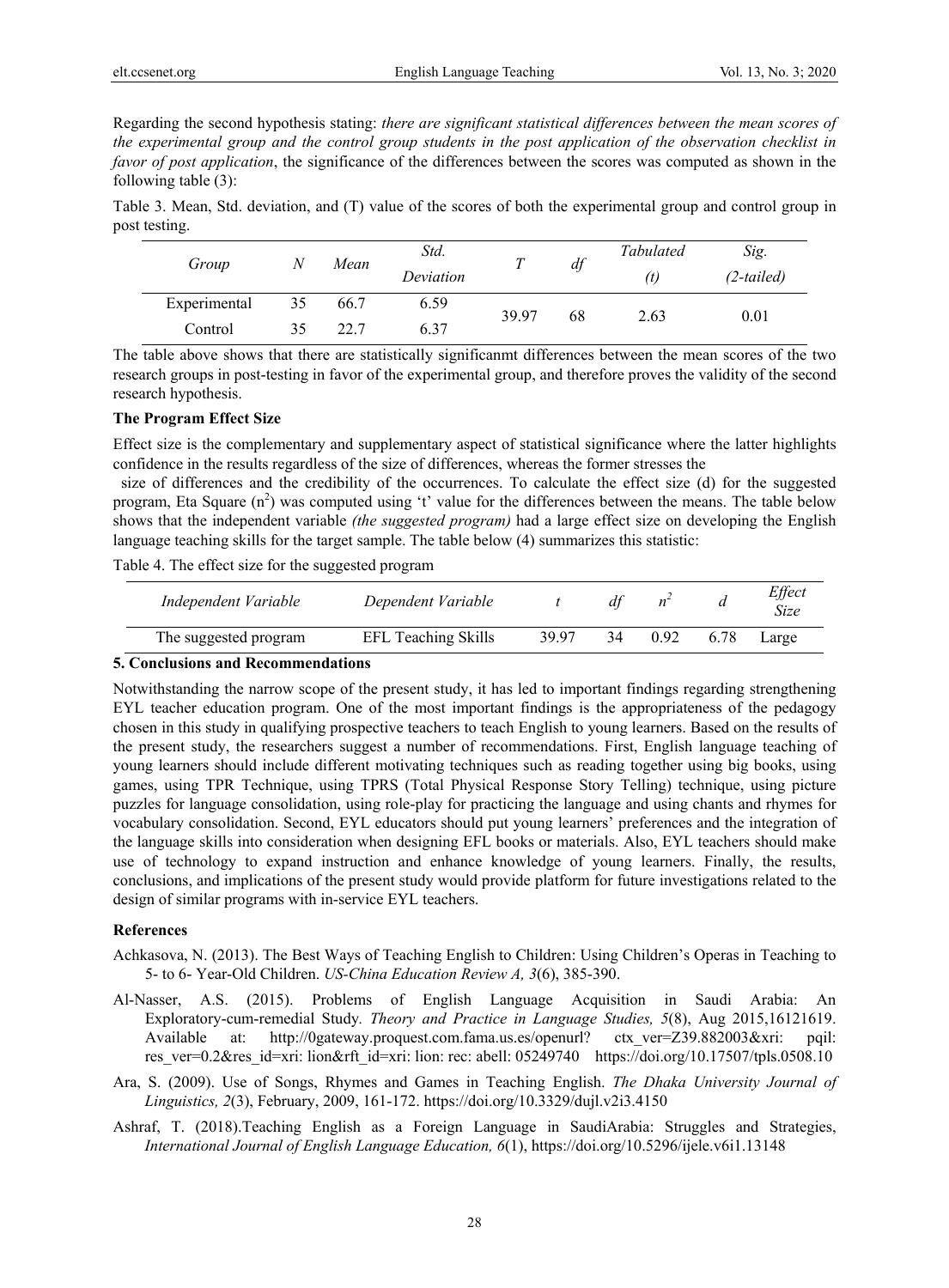- Brown, H. (2007). *Teaching by principles*: *An approach to language pedagogy.* (3rd Ed.). New York: Pearson Longman.
- Bui, N. & Nguyen, M. (2016). *Standardizing English for educational and socio-economic betterment- A critical analysis of English language policy reforms in Vietnam. In R. Kirkpatrick* (Ed.), English language education policy in Asia (pp. 363-388). Cham: Springer International Publishing. https://doi.org/10.1007/978-3-319-22464-0\_17
- Butler, Y. G. (2007). Foreign language education at elementary schools in Japan: Searching for solutions amidst growing diversification. *Current Issues in Language Planning, 8*(2), 129-147. https://doi.org/10.2167/cilp115.0
- Cameron, L. (2014). *Teaching languages to young learners*. Cambridge: Cambridge University Press.
- Cao, P. (2019). Teaching English to young learners in Vietnam: From policy to implementation. *The Asian Journal of Applied Linguistics, 6*(1), 96-104
- Chong, C. (2018). Ten trends and innovations in English language. *International Journal of English Language Education, 6*(1), www.macrothink.org/ijele 133
- Copland, F., & Garton, S. (2014). Key themes and future directions in teaching English to young learners: introduction to the Special Issue. *ELT Journal, 68*(3), 223-230. https://doi.org/10.1093/elt/ccu030.
- Daif-Allah, A. (2002). The Effectiveness of a Suggested Program in Developing the English Language Skills of Pre-Service Kindergarten Teachers. *The Journal of Banha FOE*, Zagazig University, July issue, 34- 64.
- El-Naggar, Z. (2003). *STEPS: Standards for teachers of English at pre-service*. *A working version of the project under the auspices of the Center for the Development of English Language Teaching* (CDELT). Cairo: CDELT, Faculty of Education – Ain Shames University.
- Gautam, G. (2015) Teaching English to Young Children. *Journal of NELTA Surkhet, 4*, 26-32 https://doi.org/10.3126/jns.v4i0.12857
- Habibi, A & Sofwan, M. (2015). *Teachers of English for Young Learners: An Analysis on Their English Proficiency and Profile Article* · English Education Study Program-National Seminar, Faculty of Teacher Training and Education, Sriwijaya University, Palembang, October 3rd, 2015. https://www.researchgate.net/publication/324184294
- Hashemi, M. & Azizinezhad, M. (2014). Teaching English to Children: A Unique, Challenging Experience for Teachers, Effective Teaching Ideas. *Asian Journal of Education and e-Learning, 2*(1), February 2014. Asian Online Journals (www.ajouronline.com) 43
- Jazuly, A. & Indrayani, N. (2018). Guidance of Teaching English to Young Learners (TEYL) for Early Childhood Education Teachers at AD Dhuha Kindergarten of Jember, *Journal of Linguistics, English Education and Art (LEEA), 1*(2), *168-179.*https://doi.org/10.31539/leea.v1i2.175
- Juhana (2014). Teaching English to Young Learners: Some Points to be Considered. *Asian Journal of Education and e-Learning, 2*(1), February 2014
- Newton, J. & Trang, B. (2017). *Teaching with tasks in primary school EFL classrooms in Vietnam. In M. Ahmadian & M. García Mayo* (Eds.), Recent perspectives on task-based language learning and teaching (pp. 259-278). Boston: Mouton de Gruyter https://doi.org/10.1515/9781501503399-013
- Pinter, A. (2017). *Teaching young language learners.* Oxford: Oxford University Press.
- Van den Branden, K. (2016). The role of teachers in task-based language education. *Annual Review of Applied Linguistics, 36*, 164-181. https://doi.org/10.1017/S0267190515000070
- Rahman, M. M. (2013). Teaching English in Saudi Arabia: Prospects and Challenges. *Academic Research International, 4*(1), January 2013.Available at: http://www.savap.org.pk/journals/ARInt./Vol.4 (1)/2013(4.1-13).pdf
- Rogińska, M. (2013). Teaching English to children Chapter I. *World Scientific News, 1*, 1-8. Available online at www.worldscientificnews.com
- Touba, N. (2002). *Methods for teaching young learners. In Z. El-Nagger et al.* (Eds.), SPEER: Spotlight on primary English education resources (pp.33-50). Cairo: Academy for Educational Development.